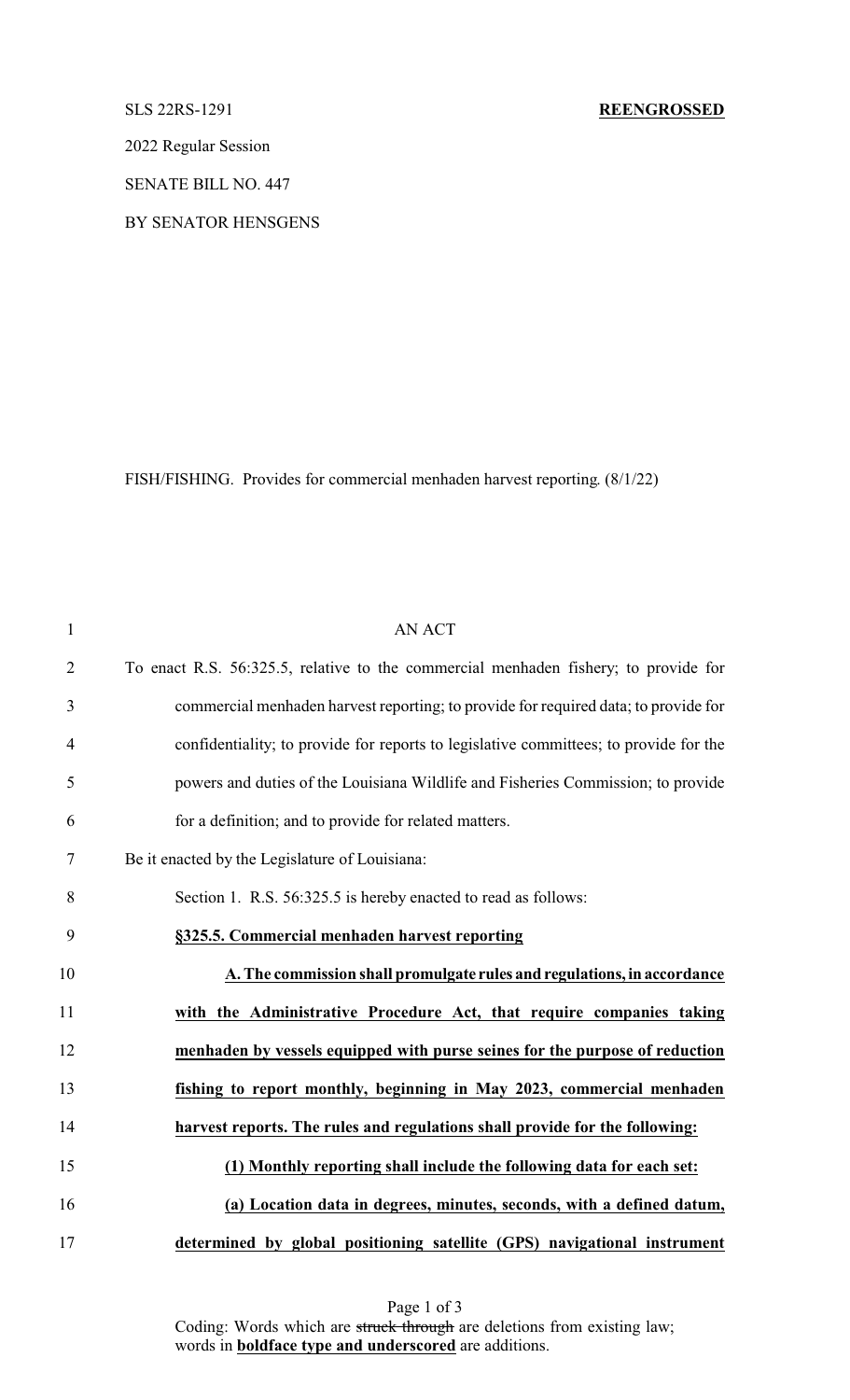| $\mathbf{1}$   | reading.                                                                         |
|----------------|----------------------------------------------------------------------------------|
| $\overline{2}$ | (b) Estimated volume of harvest.                                                 |
| 3              | (c) Length of the menhaden estimated based on a sample of the harvest.           |
| 4              | In addition, the rule shall provide for the size of the sample and the method    |
| 5              | used to estimate the length.                                                     |
| 6              | (2) The form, manner, and the date of the month the department receives          |
| 7              | the monthly report.                                                              |
| 8              | (3) Procedures to preserve the confidentiality of any data, information,         |
| 9              | or statistics submitted or collected to comply with federal procedures as set    |
| 10             | forth by the United States Department of Commerce or its agencies for            |
| 11             | confidentiality of fishing statistics collected from individuals or firms by the |
| 12             | Department of Commerce or its agencies. Any information the department           |
| 13             | provides to the public shall not indicate the captain, vessel, or company.       |
| 14             | B. Beginning February 10, 2024, the department shall annually report             |
| 15             | to the Senate Committee on Natural Resources and the House Committee on          |
| 16             | Natural Resources and Environment the commercial menhaden harvest from           |
| 17             | the prior year based upon the aggregated data from the monthly reports.          |
| 18             | C. For the purposes of this Section, a "set" means when a purse seine is         |
| 19             | deployed and encircles a school of menhaden, regardless of whether those fish    |
| 20             | are reduced to possession by transferring to the mother ship or steamer.         |
|                |                                                                                  |

The original instrument and the following digest, which constitutes no part of the legislative instrument, were prepared by Tyler S. McCloud.

SB 447 Reengrossed 2022 Regular Session Hensgens

DIGEST

Proposed law requires the La. Wildlife and Fisheries Commission to promulgate rules and regulations to require, beginning in May 2023, monthly commercial menhaden reduction harvest reports.

Proposed law requires the monthly report include for each set the location by GPS, the estimated volume, and length of the fish harvested. Proposed law requires the rule provide for the sample size and method to estimate the length.

Proposed law requires the rule provide for the form, manner, and the date of the month the department receives the report and procedures to preserve the confidentiality Further, requires any public information not indicate the captain, vessel, or company.

Page 2 of 3

Coding: Words which are struck through are deletions from existing law; words in **boldface type and underscored** are additions.